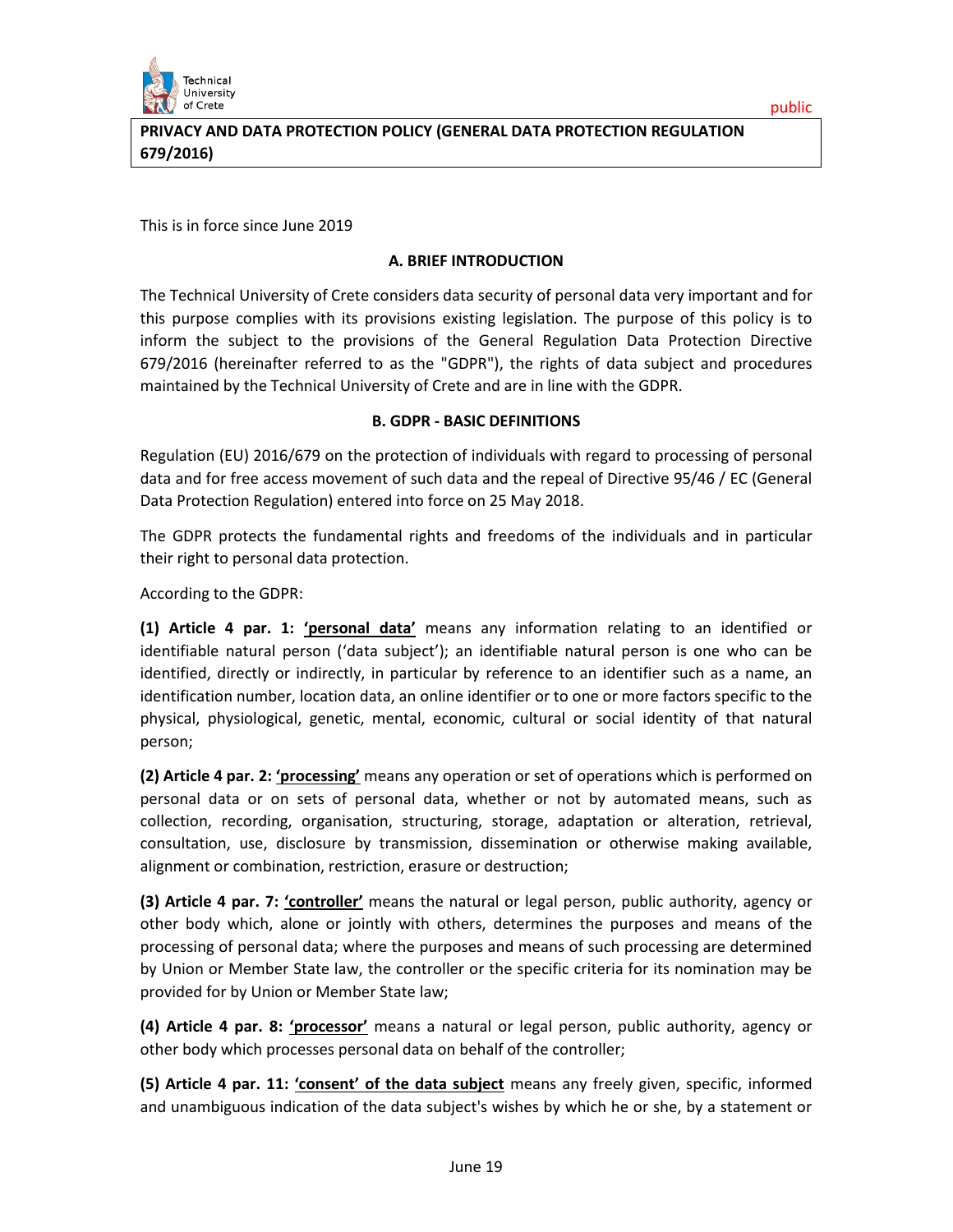

by a clear affirmative action, signifies agreement to the processing of personal data relating to him or her;

**(6) Article 4 par. 12: 'personal data breach'** means a breach of security leading to the accidental or unlawful destruction, loss, alteration, unauthorised disclosure of, or access to, personal data transmitted, stored or otherwise processed;

# **(7) Article 6: "Lawfulness of processing":**

1.Processing shall be lawful only if and to the extent that at least one of the following applies: (a) the data subject has given consent to the processing of his or her personal data for one or more specific purposes;

(b) processing is necessary for the performance of a contract to which the data subject is party or in order to take steps at the request of the data subject prior to entering into a contract;

(c) processing is necessary for compliance with a legal obligation to which the controller is subject; (d) processing is necessary in order to protect the vital interests of the data subject or of another natural person;

(e) processing is necessary for the performance of a task carried out in the public interest or in the exercise of official authority vested in the controller;

(f) processing is necessary for the purposes of the legitimate interests pursued by the controller or by a third party, except where such interests are overridden by the interests or fundamental rights and freedoms of the data subject which require protection of personal data, in particular where the data subject is a child.

Point (f) of the first subparagraph shall not apply to processing carried out by public authorities in the performance of their tasks.

## **(8) Article 7: "Conditions for consent":**

1. Where processing is based on consent, the controller shall be able to demonstrate that the data subject has consented to processing of his or her personal data.

2. If the data subject's consent is given in the context of a written declaration which also concerns other matters, the request for consent shall be presented in a manner which is clearly distinguishable from the other matters, in an intelligible and easily accessible form, using clear and plain language. Any part of such a declaration which constitutes an infringement of this Regulation shall not be binding.

3. The data subject shall have the right to withdraw his or her consent at any time. The withdrawal of consent shall not affect the lawfulness of processing based on consent before its withdrawal. Prior to giving consent, the data subject shall be informed thereof. It shall be as easy to withdraw as to give consent.

4. When assessing whether consent is freely given, utmost account shall be taken of whether, *inter alia*, the performance of a contract, including the provision of a service, is conditional on consent to the processing of personal data that is not necessary for the performance of that contract.

## **(9) Article 9: "Processing of special categories of personal data":**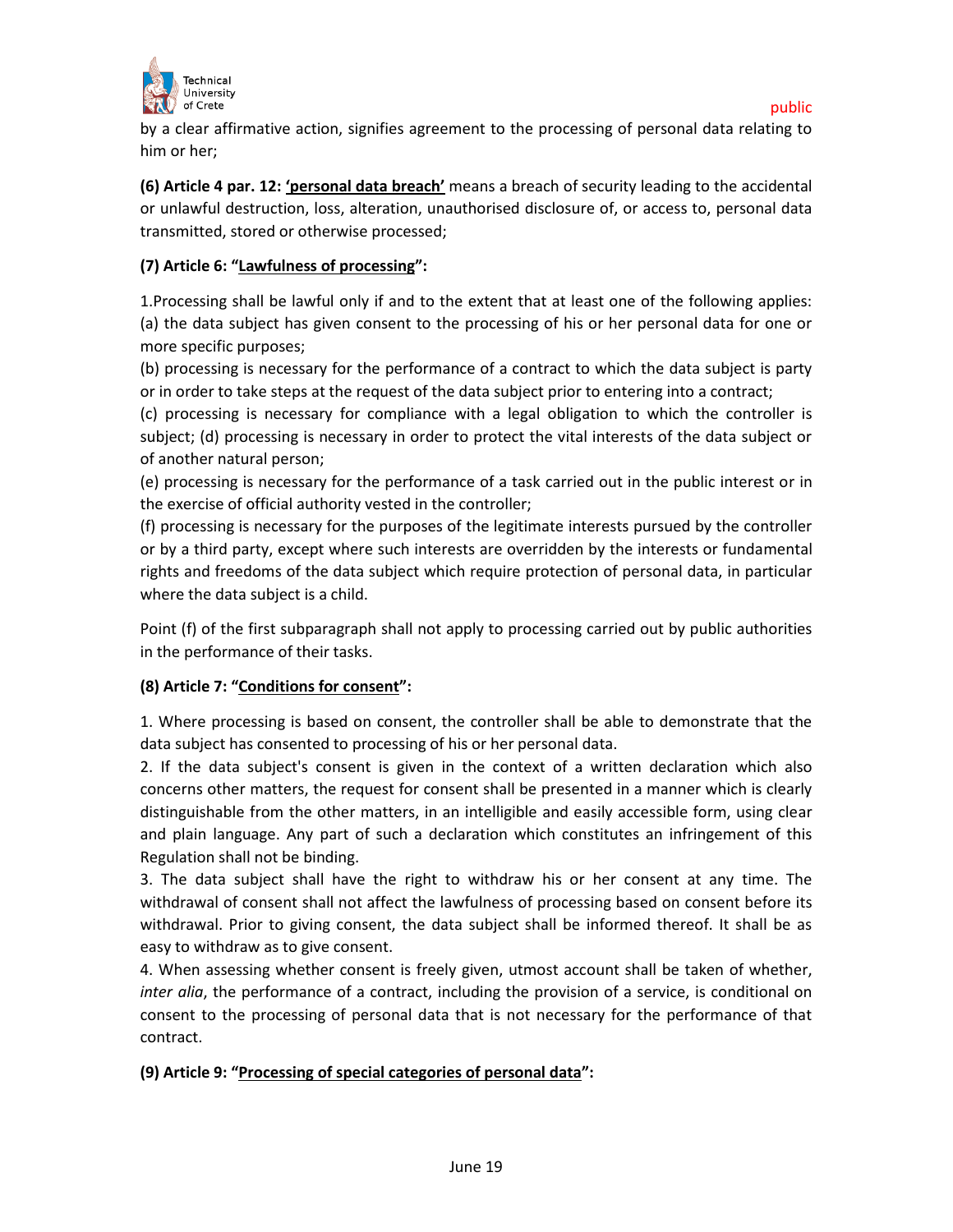

1. Processing of personal data revealing racial or ethnic origin, political opinions, religious or philosophical beliefs, or trade union membership, and the processing of genetic data, biometric data for the purpose of uniquely identifying a natural person, data concerning health or data concerning a natural person's sex life or sexual orientation shall be prohibited.

2. Paragraph 1 shall not apply if one of the following applies:

(a) the data subject has given explicit consent to the processing of those personal data for one or more specified purposes, except where Union or Member State law provide that the prohibition referred to in paragraph 1 may not be lifted by the data subject;

(b) processing is necessary for the purposes of carrying out the obligations and exercising specific rights of the controller or of the data subject in the field of employment and social security and social protection law in so far as it is authorised by Union or Member State law or a collective agreement pursuant to Member State law providing for appropriate safeguards for the fundamental rights and the interests of the data subject;

(c) processing is necessary to protect the vital interests of the data subject or of another natural person where the data subject is physically or legally incapable of giving consent;

(d) processing is carried out in the course of its legitimate activities with appropriate safeguards by a foundation, association or any other not-for-profit body with a political, philosophical, religious or trade union aim and on condition that the processing relates solely to the members or to former members of the body or to persons who have regular contact with it in connection with its purposes and that the personal data are not disclosed outside that body without the consent of the data subjects;

(e) processing relates to personal data which are manifestly made public by the data subject;

(f) processing is necessary for the establishment, exercise or defence of legal claims or whenever courts are acting in their judicial capacity;

(g) processing is necessary for reasons of substantial public interest, on the basis of Union or Member State law which shall be proportionate to the aim pursued, respect the essence of the right to data protection and provide for suitable and specific measures to safeguard the fundamental rights and the interests of the data subject;

(h) processing is necessary for the purposes of preventive or occupational medicine, for the assessment of the working capacity of the employee, medical diagnosis, the provision of health or social care or treatment or the management of health or social care systems and services on the basis of Union or Member State law or pursuant to contract with a health professional and subject to the conditions and safeguards referred to in paragraph 3;

(i) processing is necessary for reasons of public interest in the area of public health, such as protecting against serious cross-border threats to health or ensuring high standards of quality and safety of health care and of medicinal products or medical devices, on the basis of Union or Member State law which provides for suitable and specific measures to safeguard the rights and freedoms of the data subject, in particular professional secrecy; 4.5.2016 L 119/38 Official Journal of the European Union EN

(j) processing is necessary for archiving purposes in the public interest, scientific or historical research purposes or statistical purposes in accordance with Article 89(1) based on Union or Member State law which shall be proportionate to the aim pursued, respect the essence of the right to data protection and provide for suitable and specific measures to safeguard the fundamental rights and the interests of the data subject.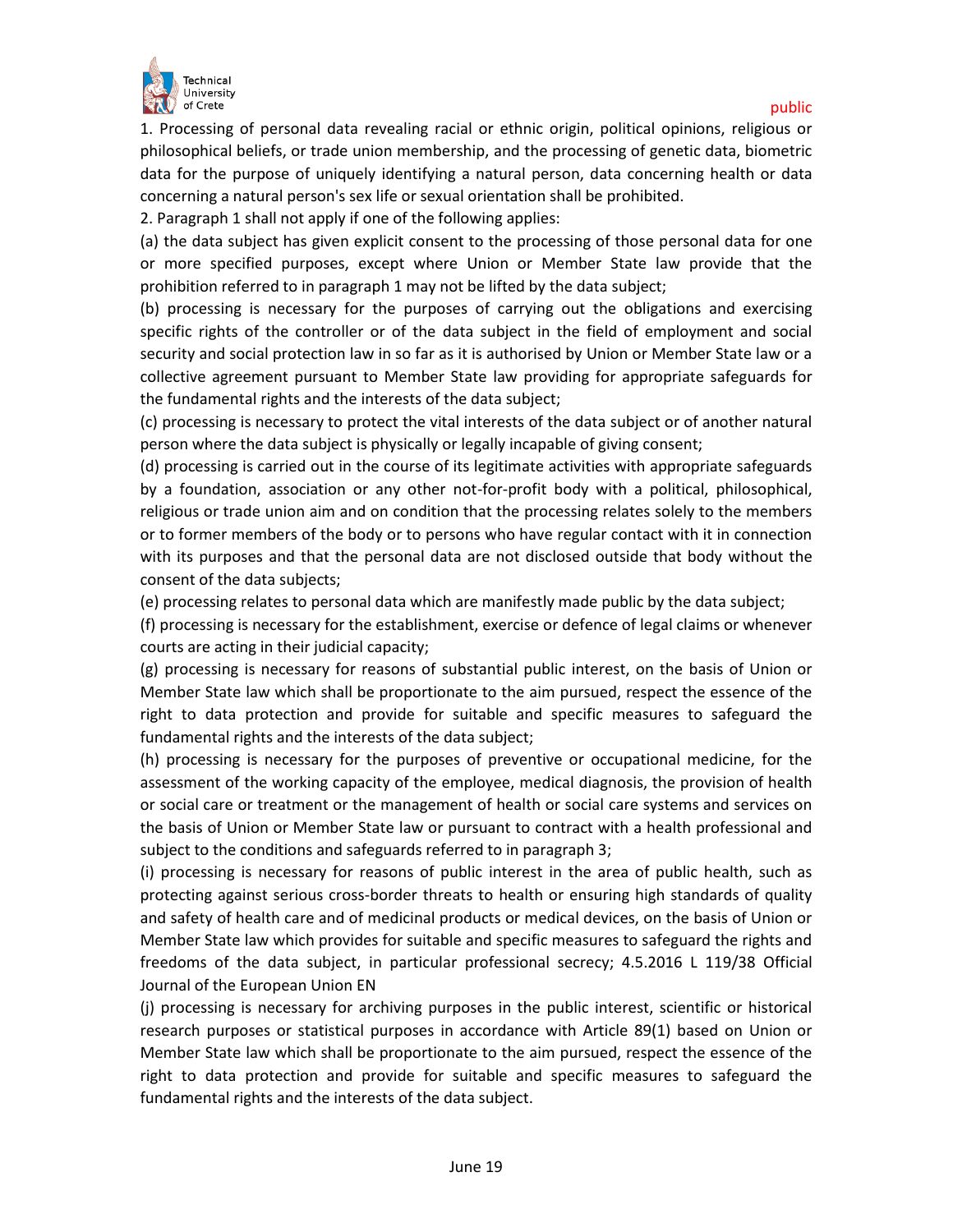

3. Personal data referred to in paragraph 1 may be processed for the purposes referred to in point (h) of paragraph 2 when those data are processed by or under the responsibility of a professional subject to the obligation of professional secrecy under Union or Member State law or rules established by national competent bodies or by another person also subject to an obligation of secrecy under Union or Member State law or rules established by national competent bodies.

4. Member States may maintain or introduce further conditions, including limitations, with regard to the processing of genetic data, biometric data or data concerning health.

## **(10) Section 4: Data protection officer:**

## **10.1 Article 37: Designation of the data protection officer:**

1. The controller and the processor shall designate a data protection officer in any case where:

(a) the processing is carried out by a public authority or body, except for courts acting in their judicial capacity;

(b) the core activities of the controller or the processor consist of processing operations which, by virtue of their nature, their scope and/or their purposes, require regular and systematic monitoring of data subjects on a large scale; or

(c) the core activities of the controller or the processor consist of processing on a large scale of special categories of data pursuant to Article 9 and personal data relating to criminal convictions and offences referred to in Article 10.

2. A group of undertakings may appoint a single data protection officer provided that a data protection officer is easily accessible from each establishment.

3. Where the controller or the processor is a public authority or body, a single data protection officer may be designated for several such authorities or bodies, taking account of their organisational structure and size.

4. In cases other than those referred to in paragraph 1, the controller or processor or associations and other bodies representing categories of controllers or processors may or, where required by Union or Member State law shall, designate a data protection officer. The data protection officer may act for such associations and other bodies representing controllers or processors.

5. The data protection officer shall be designated on the basis of professional qualities and, in particular, expert knowledge of data protection law and practices and the ability to fulfil the tasks referred to in Article 39.

6. The data protection officer may be a staff member of the controller or processor, or fulfil the tasks on the basis of a service contract.

7. The controller or the processor shall publish the contact details of the data protection officer and communicate them to the supervisory authority.

## **10.2. Article 38: Position of the data protection officer**

1. The controller and the processor shall ensure that the data protection officer is involved, properly and in a timely manner, in all issues which relate to the protection of personal data. 4.5.2016 L 119/55 Official Journal of the European Union EN

2. The controller and processor shall support the data protection officer in performing the tasks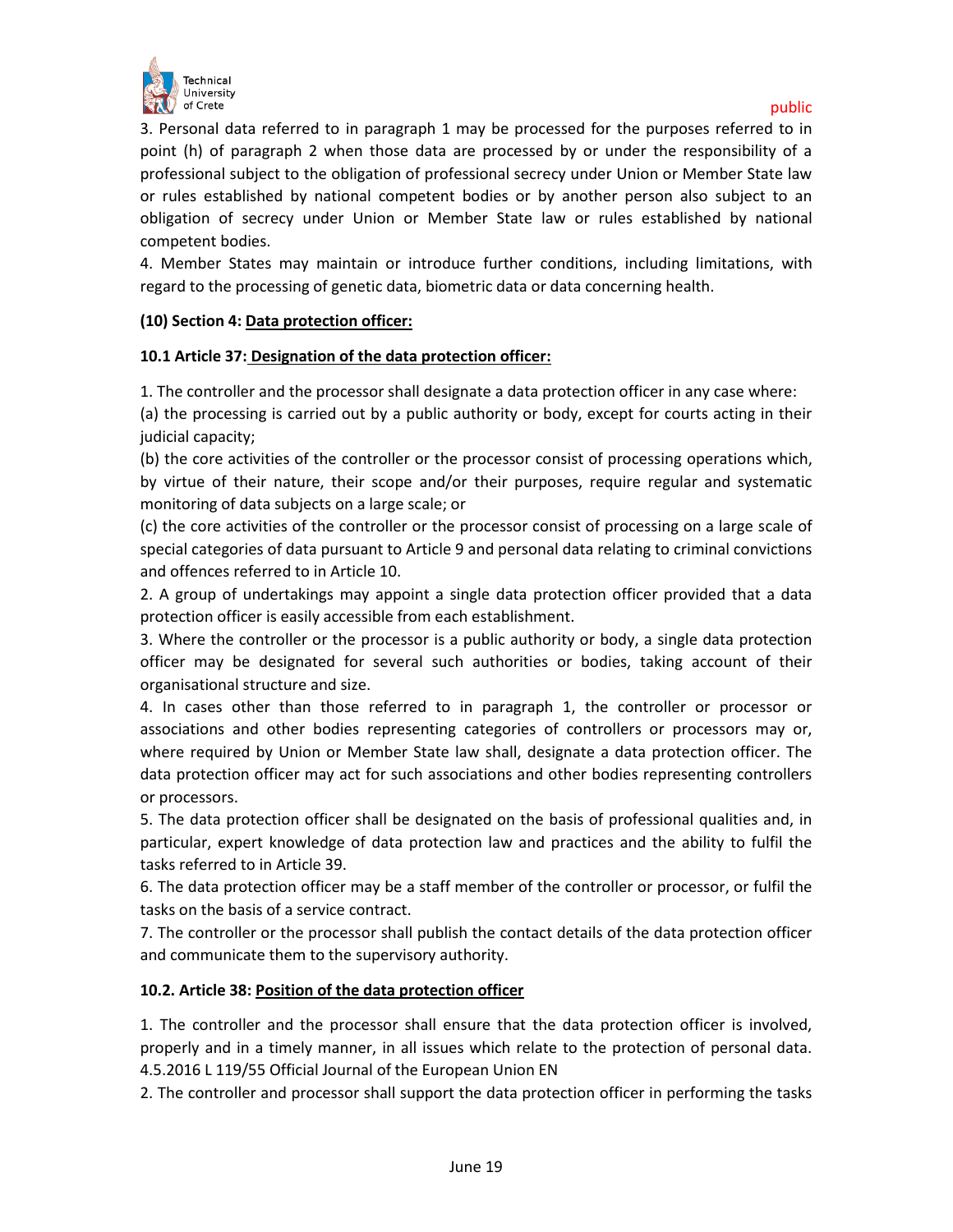

referred to in Article 39 by providing resources necessary to carry out those tasks and access to personal data and processing operations, and to maintain his or her expert knowledge.

3. The controller and processor shall ensure that the data protection officer does not receive any instructions regarding the exercise of those tasks. He or she shall not be dismissed or penalised by the controller or the processor for performing his tasks. The data protection officer shall directly report to the highest management level of the controller or the processor.

4. Data subjects may contact the data protection officer with regard to all issues related to processing of their personal data and to the exercise of their rights under this Regulation.

5. The data protection officer shall be bound by secrecy or confidentiality concerning the performance of his or her tasks, in accordance with Union or Member State law.

6. The data protection officer may fulfil other tasks and duties. The controller or processor shall ensure that any such tasks and duties do not result in a conflict of interests.

## **10.3 Article 39: Tasks of the data protection officer**

1. The data protection officer shall have at least the following tasks:

(a) to inform and advise the controller or the processor and the employees who carry out processing of their obligations pursuant to this Regulation and to other Union or Member State data protection provisions;

(b) to monitor compliance with this Regulation, with other Union or Member State data protection provisions and with the policies of the controller or processor in relation to the protection of personal data, including the assignment of responsibilities, awareness-raising and training of staff involved in processing operations, and the related audits;

(c) to provide advice where requested as regards the data protection impact assessment and monitor its performance pursuant to Article 35; (d) to cooperate with the supervisory authority; (e) to act as the contact point for the supervisory authority on issues relating to processing, including the prior consultation referred to in Article 36, and to consult, where appropriate, with regard to any other matter.

2. The data protection officer shall in the performance of his or her tasks have due regard to the risk associated with processing operations, taking into account the nature, scope, context and purposes of processing.

## **C. PRINCIPLES RELATING TO PROCESSING OF PERSONAL DATA**

## **(1) Article 5 GDPR:**

1. Personal data shall be:

(a) processed lawfully, fairly and in a transparent manner in relation to the data subject ('lawfulness, fairness and transparency');

(b) collected for specified, explicit and legitimate purposes and not further processed in a manner that is incompatible with those purposes; further processing for archiving purposes in the public interest, scientific or historical research purposes or statistical purposes shall, in accordance with Article 89(1), not be considered to be incompatible with the initial purposes ('purpose limitation'); (c) adequate, relevant and limited to what is necessary in relation to the purposes for which they are processed ('data minimisation');

(d) accurate and, where necessary, kept up to date; every reasonable step must be taken to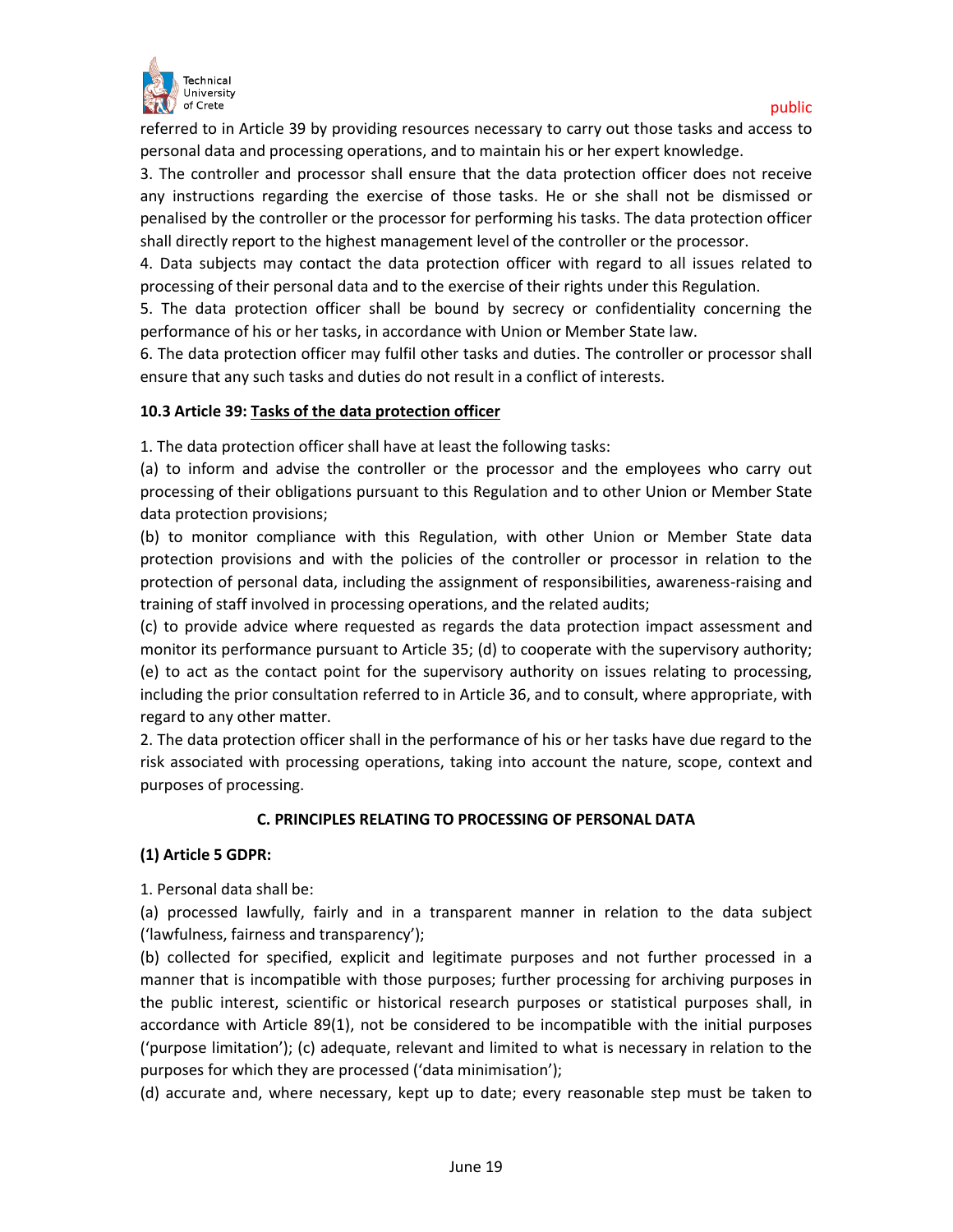

ensure that personal data that are inaccurate, having regard to the purposes for which they are processed, are erased or rectified without delay ('accuracy');

(e) kept in a form which permits identification of data subjects for no longer than is necessary for the purposes for which the personal data are processed; personal data may be stored for longer periods insofar as the personal data will be processed solely for archiving purposes in the public interest, scientific or historical research purposes or statistical purposes in accordance with Article 89(1) subject to implementation of the appropriate technical and organisational measures required by this Regulation in order to safeguard the rights and freedoms of the data subject ('storage limitation');

(f) processed in a manner that ensures appropriate security of the personal data, including protection against unauthorised or unlawful processing and against accidental loss, destruction or damage, using appropriate technical or organisational measures ('integrity and confidentiality').

2. The controller shall be responsible for, and be able to demonstrate compliance with, paragraph 1 ('accountability').

## **(2) Article 11 GDPR: Processing which does not require identification**

1. If the purposes for which a controller processes personal data do not or do no longer require the identification of a data subject by the controller, the controller shall not be obliged to maintain, acquire or process additional information in order to identify the data subject for the sole purpose of complying with this Regulation.

2. Where, in cases referred to in paragraph 1 of this Article, the controller is able to demonstrate that it is not in a position to identify the data subject, the controller shall inform the data subject accordingly, if possible. In such cases, Articles 15 to 20 shall not apply except where the data subject, for the purpose of exercising his or her rights under those articles, provides additional information enabling his or her identification.

## **D. RIGHTS OF THE DATA SUBJECT**

**(1)** The rights of data subjects apply throughout the data European Union, regardless of where the data is processed and where the Data Controller is based. These rights apply also when the Controller is headquartered outside the European Union, but is active in the European Union.

**(2)** For the exercise of the rights, the Subject must communicate with the Data Controller.

**(3)** If the Data Controller has a Data Protection Officer (DPO), the Data Subject may submit the request to him/her.

## **(4) Principle of transparency:**

The controller shall take appropriate measures to provide any information referred to in Articles 13 and 14 and any communication under Articles 15 to 22 and 34 relating to processing to the data subject in a concise, transparent, intelligible and easily accessible form, using clear and plain language, in particular for any information addressed specifically to a child. The information shall be provided in writing, or by other means, including, where appropriate, by electronic means. When requested by the data subject, the information may be provided orally, provided that the identity of the data subject is proven by other means.

Information provided under Articles 13 and 14 and any communication and any actions taken under Articles 15 to 22 and 34 shall be provided free of charge. Where requests from a data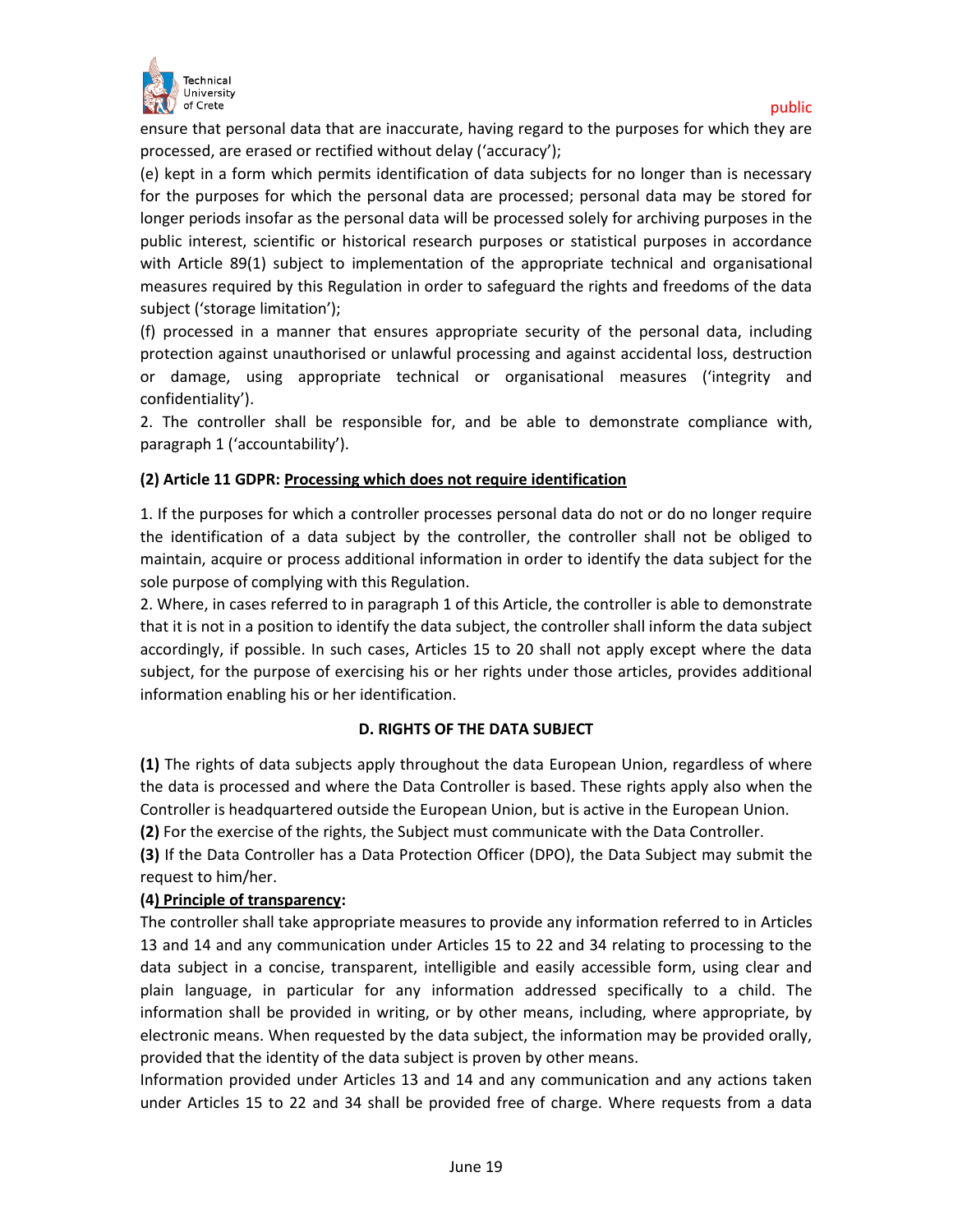

subject are manifestly unfounded or excessive, in particular because of their repetitive character, the controller may either:

(a) charge a reasonable fee taking into account the administrative costs of providing the information or communication or taking the action requested; or (b) refuse to act on the request. The controller shall bear the burden of demonstrating the manifestly unfounded or excessive character of the request.

6.Without prejudice to Article 11, where the controller has reasonable doubts concerning the identity of the natural person making the request referred to in Articles 15 to 21, the controller may request the provision of additional information necessary to confirm the identity of the data subject.

## **(5). RIGHTS OF THE DATA SUBJECT:**

## **1. RIGHT TO BE INFORMED (ARTICLES 13 & 14 GDPR):**

The right to be inform concerns informing the Data Subjects "when collecting the data". Exception from the obligation to provide information exists when and where the subject already has information. Information on data categories and sources of origin may also be requested. The update is within reasonable reach from the collection but not later than one (1) month. But if the data is to be used for communication, updating is done on the first communication. Also, if disclosure is foreseen to another addressee, the update should be done at the latest at the time of the first notification.

Excluding information for collection from other sources:

- When the Data subject already has the information.

- When the provision of information proves impossible or implies disproportionate effort, particularly for statistical purposes, archiving to the public interest, scientific / historical research, or if it is likely to make it impossible or seriously harm the achievement of its objectives processing.

- When the acquisition or disclosure of the data is expressly provided by the law of the Member State to which the Processing Manager is subject which provides appropriate safeguards to protect their legitimate interests Subjects.

## **2. RIGHT OF ACCESS (ARTICLE 15 GDPR):**

It is exercised by the Data Subject upon request and by electronic means. No justification is required for exercising the right this. The Controller will have to verify in any way through the identity of the Data Subject. It is possible to provide remote access to a secure system, while being enabled providing a copy of the data.

#### **3. RIGHT TO RECTIFICATION (ARTICLE 16 GDPR):**

The data subject shall have the right to obtain from the controller without undue delay the rectification of inaccurate personal data concerning him or her. Taking into account the purposes of the processing, the data subject shall have the right to have incomplete personal data completed, including by means of providing a supplementary statement.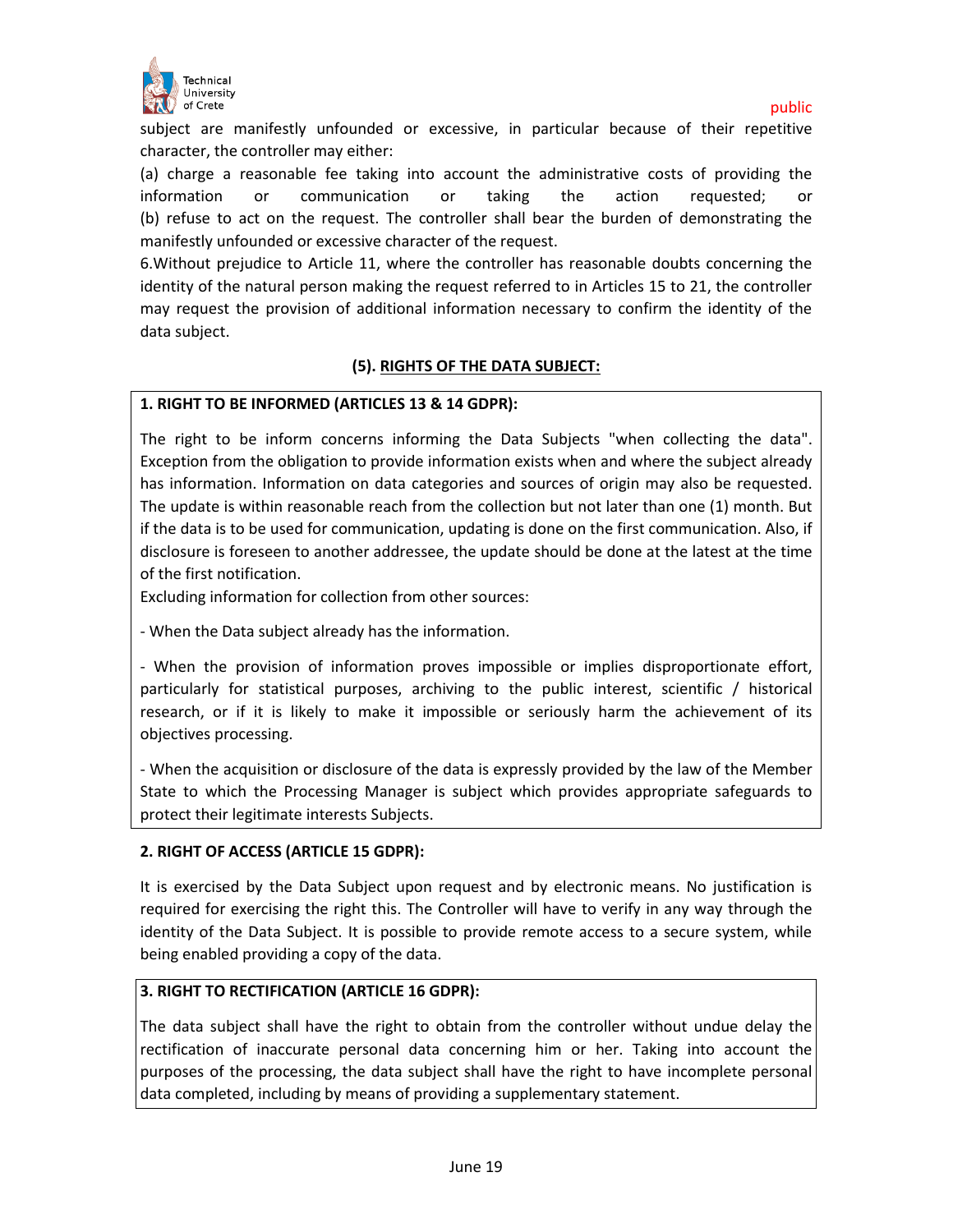

#### **4. RIGHT TO ERASURE (ARTICLE 17 GDPR):**

1. The data subject shall have the right to obtain from the controller the erasure of personal data concerning him or her without undue delay and the controller shall have the obligation to erase personal data without undue delay where one of the following grounds applies:

(a) the personal data are no longer necessary in relation to the purposes for which they were collected or otherwise processed;

(b) the data subject withdraws consent on which the processing is based according to point (a) of Article 6(1), or point (a) of Article 9(2), and where there is no other legal ground for the processing;

(c) the data subject objects to the processing pursuant to Article 21(1) and there are no overriding legitimate grounds for the processing, or the data subject objects to the processing pursuant to Article 21(2);

(d) the personal data have been unlawfully processed;

(e) the personal data have to be erased for compliance with a legal obligation in Union or Member State law to which the controller is subject;

(f) the personal data have been collected in relation to the offer of information society services referred to in Article 8(1).

2. Where the controller has made the personal data public and is obliged pursuant to paragraph 1 to erase the personal data, the controller, taking account of available technology and the cost of implementation, shall take reasonable steps, including technical measures, to inform controllers which are processing the personal data that the data subject has requested the erasure by such controllers of any links to, or copy or replication of, those personal data.

3. Paragraphs 1 and 2 shall not apply to the extent that processing is necessary: (a) for exercising the right of freedom of expression and information; (b) for compliance with a legal obligation which requires processing by Union or Member State law to which the controller is subject or for the performance of a task carried out in the public interest or in the exercise of official authority vested in the controller; (c) for reasons of public interest in the area of public health in accordance with points (h) and (i) of Article 9(2) as well as Article 9(3); (d) for archiving purposes in the public interest, scientific or historical research purposes or statistical purposes in accordance with Article 89(1) in so far as the right referred to in paragraph 1 is likely to render impossible or seriously impair the achievement of the objectives of that processing; or (e) for the establishment, exercise or defence of legal claims.

## **5. RIGHT TO RESTRICTION OF PROCESSING (ARTICLE 18 GDPR):**

The Data subject is entitled to ensure its limitation processing: due to data imprecision, illegal processing, non-usefulness of the data and its possible objection of the Data subject for processing. When processing is limited, it exists only with the consent / foundation - legal support claims / protection of rights of another natural / legal person.

## **6. RIGHT TO DATA PORTABILITY (ARTICLE 20 GDPR):**

1. The data subject shall have the right to receive the personal data concerning him or her, which he or she has provided to a controller, in a structured, commonly used and machinereadable format and have the right to transmit those data to another controller without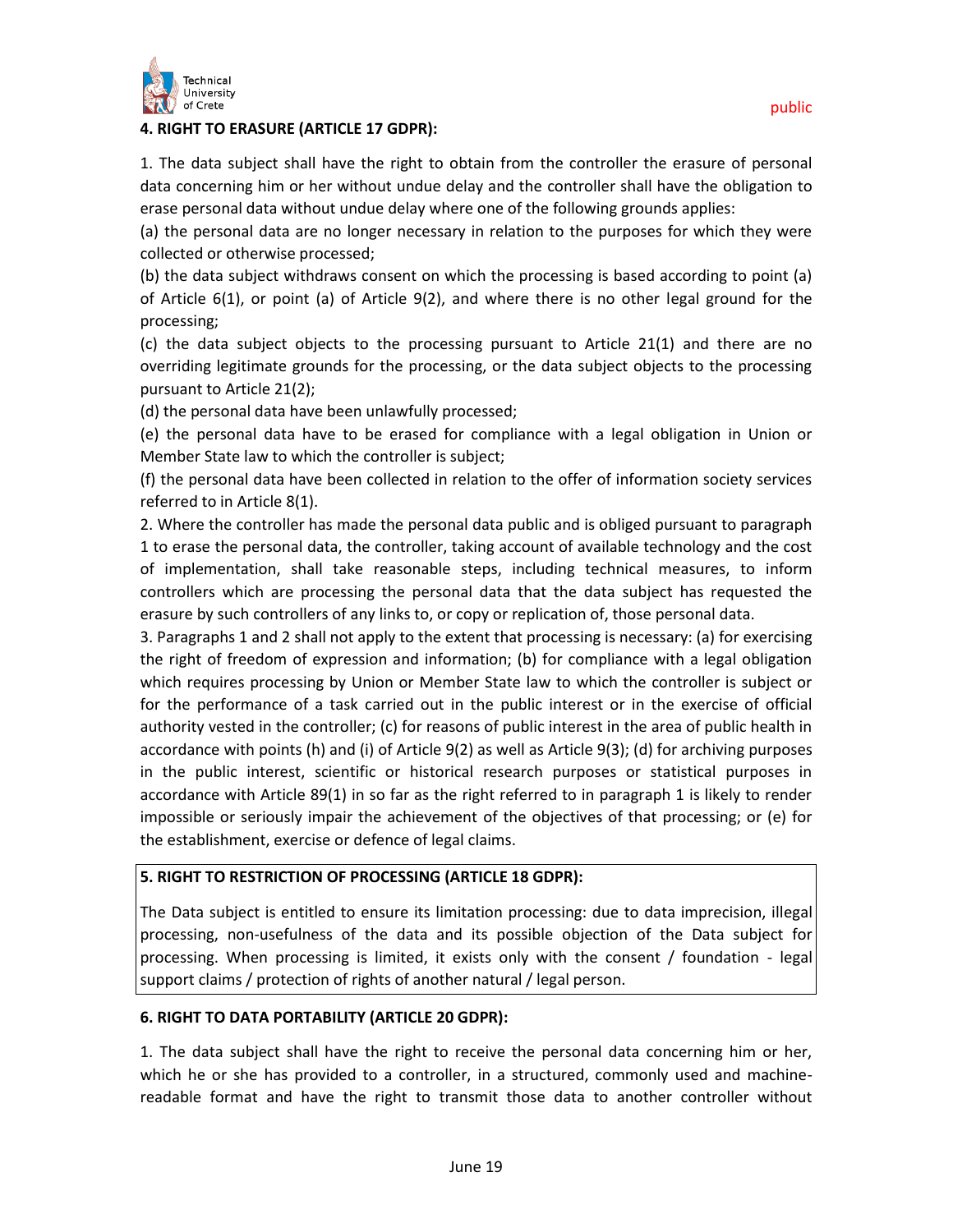

hindrance from the controller to which the personal data have been provided, where:

(a) the processing is based on consent pursuant to point (a) of Article 6(1) or point (a) of Article

9(2) or on a contract pursuant to point (b) of Article 6(1); and

(b) the processing is carried out by automated means.

2. In exercising his or her right to data portability pursuant to paragraph 1, the data subject shall have the right to have the personal data transmitted directly from one controller to another, where technically feasible.

3. The exercise of the right referred to in paragraph 1 of this Article shall be without prejudice to Article 17. That right shall not apply to processing necessary for the performance of a task carried out in the public interest or in the exercise of official authority vested in the controller.

4. The right referred to in paragraph 1 shall not adversely affect the rights and freedoms of others.

## **7. RIGHT TO OBJECT (ARTICLE 21 GDPR):**

1. The data subject shall have the right to object, on grounds relating to his or her particular situation, at any time to processing of personal data concerning him or her which is based on point (e) or (f) of Article 6(1), including profiling based on those provisions. The controller shall no longer process the personal data unless the controller demonstrates compelling legitimate grounds for the processing which override the interests, rights and freedoms of the data subject or for the establishment, exercise or defence of legal claims.

2. Where personal data are processed for direct marketing purposes, the data subject shall have the right to object at any time to processing of personal data concerning him or her for such marketing, which includes profiling to the extent that it is related to such direct marketing.

3. Where the data subject objects to processing for direct marketing purposes, the personal data shall no longer be processed for such purposes.

4. At the latest at the time of the first communication with the data subject, the right referred to in paragraphs 1 and 2 shall be explicitly brought to the attention of the data subject and shall be presented clearly and separately from any other information.

5. In the context of the use of information society services, and notwithstanding Directive 2002/58/EC, the data subject may exercise his or her right to object by automated means using technical specifications.

6. Where personal data are processed for scientific or historical research purposes or statistical purposes pursuant to Article 89(1), the data subject, on grounds relating to his or her particular situation, shall have the right to object to processing of personal data concerning him or her, unless the processing is necessary for the performance of a task carried out for reasons of public interest.

## **8. AUTOMATED INDIVIDUAL DECISION-MAKING, INCLUDING PROFILING (ARTICLE 22 GDPR):**

The data subject shall have the right not to be subject to a decision based solely on automated processing, including profiling, which produces legal effects concerning him or her or similarly significantly affects him or her.

The data subject does not have the right if the decision:

(a) is necessary for entering into, or performance of, a contract between the data subject and a data controller;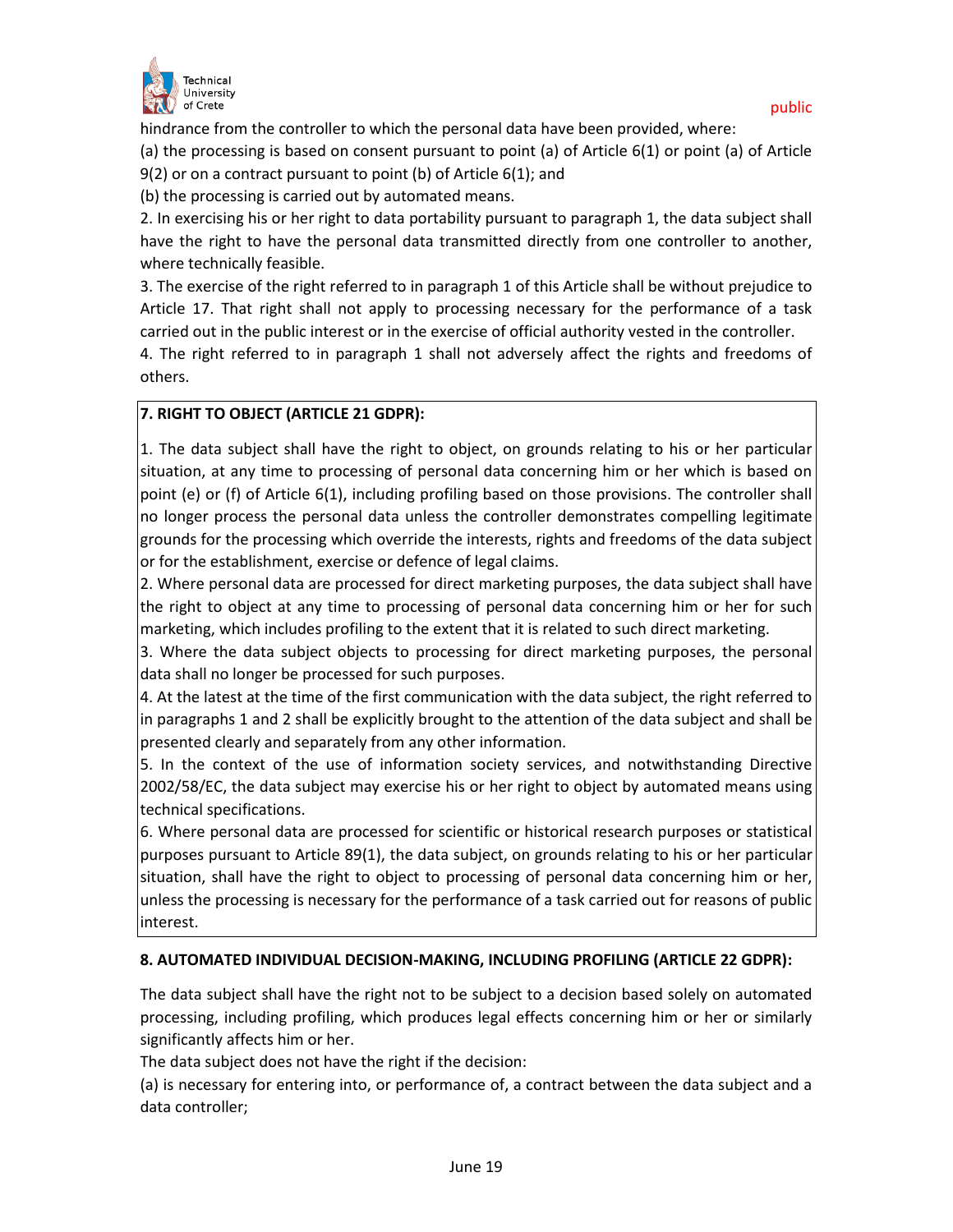

(b) is authorised by Union or Member State law to which the controller is subject and which also lays down suitable measures to safeguard the data subject's rights and freedoms and legitimate interests; or

(c) is based on the data subject's explicit consent.

## **9. COMMUNICATION OF A PERSONAL DATA BREACH TO THE DATA SUBJECT**

1. When the personal data breach is likely to result in a high risk to the rights and freedoms of natural persons, the controller shall communicate the personal data breach to the data subject without undue delay.

2. The communication to the data subject referred to in paragraph 1 of this Article shall describe in clear and plain language the nature of the personal data breach and contain at least the information and measures referred to in points (b), (c) and (d) of Article 33(3).

3. The communication to the data subject referred to in paragraph 1 shall not be required if any of the following conditions are met: (a) the controller has implemented appropriate technical and organisational protection measures, and those measures were applied to the personal data affected by the personal data breach, in particular those that render the personal data unintelligible to any person who is not authorised to access it, such as encryption; (b) the controller has taken subsequent measures which ensure that the high risk to the rights and freedoms of data subjects referred to in paragraph 1 is no longer likely to materialise; (c) it would involve disproportionate effort. In such a case, there shall instead be a public communication or similar measure whereby the data subjects are informed in an equally effective manner.

4. If the controller has not already communicated the personal data breach to the data subject, the supervisory authority, having considered the likelihood of the personal data breach resulting in a high risk, may require it to do so or may decide that any of the conditions referred to in paragraph 3 are met.

## **E. SECURITY OF PROCESSING**

1. Taking into account the state of the art, the costs of implementation and the nature, scope, context and purposes of processing as well as the risk of varying likelihood and severity for the rights and freedoms of natural persons, the controller and the processor shall implement appropriate technical and organisational measures to ensure a level of security appropriate to the risk, including inter alia as appropriate:

(a) the pseudonymisation and encryption of personal data; (b) the ability to ensure the ongoing confidentiality, integrity, availability and resilience of processing systems and services; (c) the ability to restore the availability and access to personal data in a timely manner in the event of a physical or technical incident;

(d) a process for regularly testing, assessing and evaluating the effectiveness of technical and organisational measures for ensuring the security of the processing.

The controller and processor shall take steps to ensure that any natural person acting under the authority of the controller or the processor who has access to personal data does not process them except on instructions from the controller, unless he or she is required to do so by Union or Member State law.